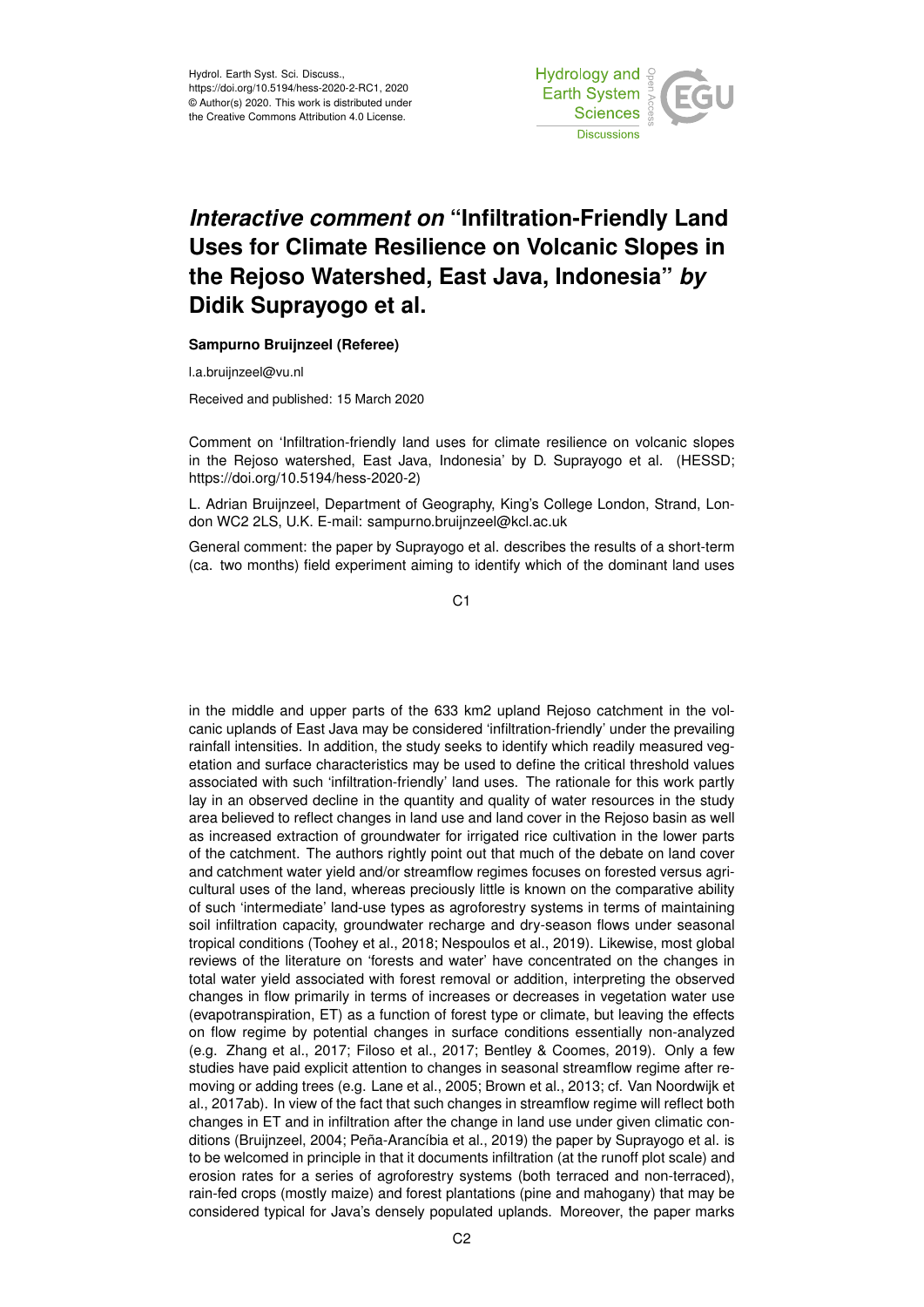a valiant attempt at identifying some of the key vegetation and surface characteristics controlling infiltration rates, runoff production (i.e. overland flow) and surface erosion rates using low-cost / low-tech approaches for measuring rainfall, runoff and site characteristics.

The paper's key findings include strongly negative relationships between canopy cover fraction and either plot-scale runoff coefficient (Fig. 6) or surface erosion (Fig. 7), and to a lesser extent between the latter and surface litter amounts while understory biomass seems less important. However, individual land-use types deviated from this general pattern. For example, the 'young' and 'old' production forest plots (UT1 and UT2) had the same runoff coefficients (13-14%) but the young forest exhibited a far smaller soil loss than the older forest, despite having a more open canopy (by 12%, difference not significant), a much lower litter mass (2.0 vs. 9.2 t ha-1) and a much steeper slope (50-60% vs. 30-40%) (Tables 3 and 1). Likewise, agroforestry plots MT2 and MT3 exhibited the same (high) runoff coefficient (37-38%) but differed by a factor of 2.3 in soil loss with the amount of litter on the ground being the same (Tables 3 and 1). Such findings suggest that soil characteristics (as opposed to surface or vegetation variables) likely play a role as well and perhaps deserve to be included in any predictive equations (e.g. SOC?; applicable in the case of MT2 vs. MT3 but not for UT1 vs. UT2 (Table 2)). At any rate, it would be good to include such considerations explicitly in the Discussion section. On the downside, the paper gives the distinct impression of having been put together in some haste and the often highly concise text leaves much to be guessed (or derived) by the reader. This holds especially true for the sections describing the study area and methods, but also for the Results and Discussion. For example, the study area description effectively consists of a Table describing the landcover types for the eight examined locations (Table 1) but fails to give basic location or climatic information, or a proper description of vegetation characteristics (e.g. tree height – important to assess the erosive power of crown drip) or the nature of the terraces of the mid-stream research plots (notably whether the plots included terrace risers or terrace beds only). As to the methods used, it is not clear – inter alia – in

 $C<sub>3</sub>$ 

which plots 'rainfall' truly represents incident rainfall or rather crown drip (throughfall) (line 101); what size or type of funnel was used for the improvised rain gauges and what the catch efficiency of these gauges was compared to that of a standard rain gauge (cf. Ghimire et al., 2017; Zhang et al., 2019); how the collection drums with a stated capacity of 30 cm3 (!) (Fig. 2) could accommodate the runoff produced by 12 m2 plots with runoff coefficients of up to 41-64% (Table 4); how coarse sediment eroded from the plots was accounted for or what the effect of filtering runoff samples through 'newsprint' (lines 111-112) was on the magnitude of sediment concentrations obtained compared to more conventional filtration methods; how particle density was determined (line 124); or how many replications were used to determine undergrowth or litter mass (lines 140-141), etc. Ibidem for the Results section: e.g. the main results for soil properties are described in 1.5 lines only (lines 162-163); key Tables 2-4 give averages or period totals only but no standard errors or coefficients of variation as a measure of within-plot variability despite the fact that the large variation in rainfall (throughfall?) totals between adjacent (?) plots (e.g. 300 mm for plots MT4 and MT2 in Table 4) suggested major spatial variability; the captions to key diagrams 4 and 5 which count 8 panels each do not explicitly specify which panel refers to which plot in any descriptive way other than their relative position in the list of plots in Table 1. The Discussion section is rather basic and does not address such critical issues as the improvised nature of the rain gauges and the neglecting of stemflow as a possible input of water to the soil (which would lead to under-estimation of 'rainfall' and hence over-estimation of runoff coefficients), as well as the scale and ability of the plot-based measurements to represent the entire hilllslope's hydrological functioning (see below for details and related issues)). Furthermore, the reference list – although remarkably up to date with more than 60% of cited references published between 2017 and 2019 – misses at least six references that are cited in the text and contains another six that are listed all right but do not show up in the text (see below under specific comments).

On a related note, rather than to refer largely to recent studies in such very different environments as the semi-arid loess plateau in China (Zhao et al., 2019; Liu et al.,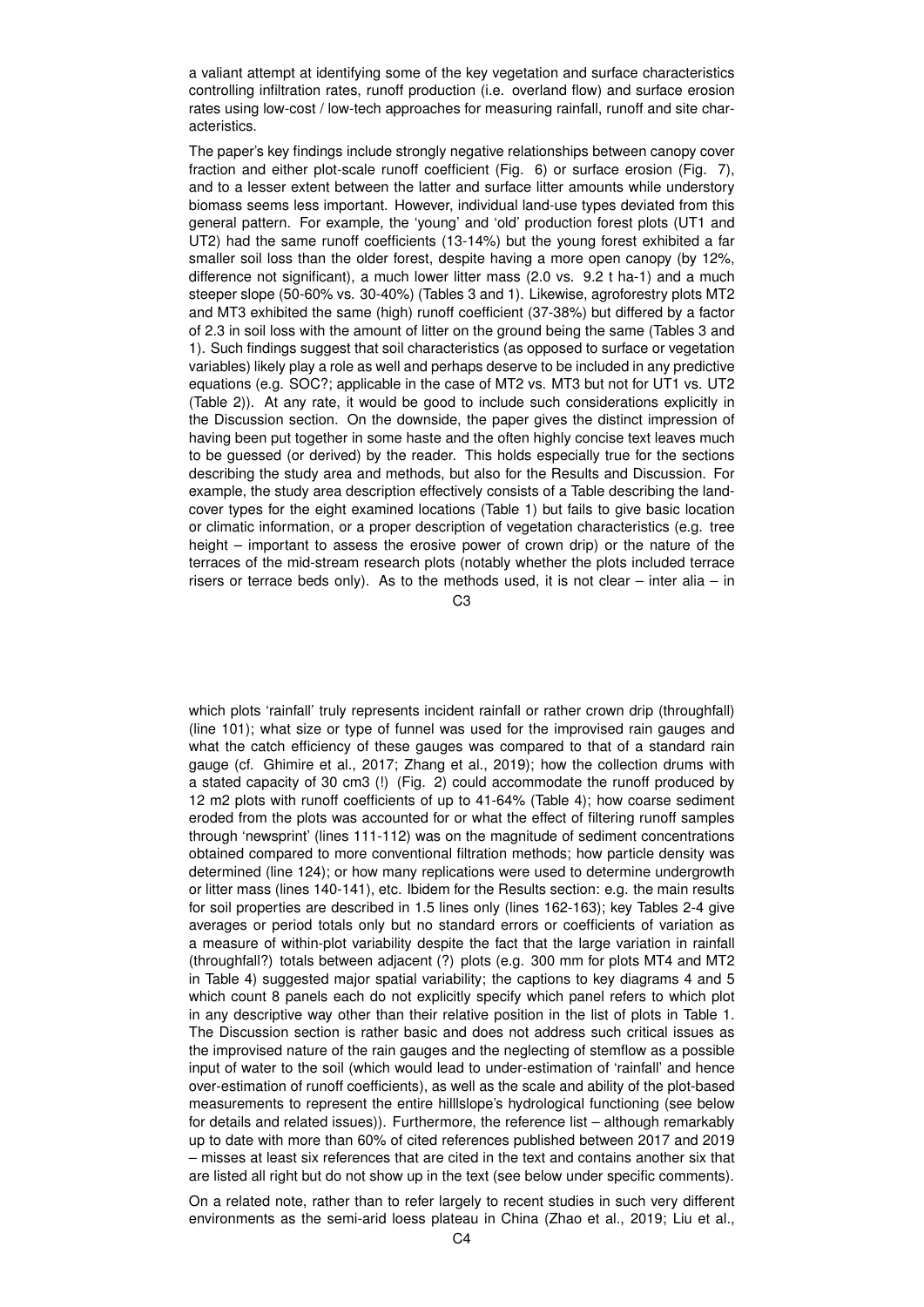2018 – erroneously referred to as Zhipeng et al., 2018) the paper would arguably have benefitted from the inclusion of related studies in the volcanic uplands of West and East Java for added perspective. Examples include the effect of trampling/footpaths on runoff production and erosion from upland fields (Bons, 1990; Rijsdijk et al., 2007; cf. Badu et al., 2019); the role of terrace risers versus terrace beds vis á vis runoff and sediment production (Purwanto and Bruijnzeel, 1998; Van Dijk & Bruijnzeel, 2004ab); the potential role of stemflow in the generation of localized infiltration or overland flow (high stemflow fractions reported for bamboo, bananas, shaded coffee, tall grasses and understory shrubs (Taniguchi et al., 1996; Cattan et al., 2007; Siles et al., 2010; Friesen et al., 2013; González-Martínez et al. 2016)); as well as a more holistic discussion of the interactions between canopy cover fraction, understory, leaf litter and hydrological processes (Wiersum, 1985; cf. Prijono et al., 2014; even Coster, 1938) – not only in terms of amounts of water involved but also the erosive power of the rain / crown drip as a function of falling height and leaf type (Wiersum, 1985; Hall and Calder, 1993). In contrast to what is stated in the paper (lines 209-211), rainfall interception does not reduce the erosive power of the rain. Rather, a tree canopy enhances it because of the typically larger drop size of crown drip compared to incident rainfall for terminal fall velocities (Wiersum, 1985), with broad-leaved species producing larger drops than do conifers (Hall and Calder, 1993). Likewise, the few measurements of throughfall intensities under humid tropical conditions suggest these to be very similar to those of incident rainfall (e.g. Hutjes et al., 1990). As such, the presumed effect on delaying the onset of overland flow (line 211) would seem rather negligible. Similarly, based on the lack of correlations with surface runoff or erosion (Figs. 6 and 7) the role of understory vegetation is considered to be minor. Yet Nespoulos et al. (2019) emphasized the importance of a well-developed understory for the development of macroporosity and preferential pathways in tropical plantations. In addition, the discussion could use a paragraph on the importance of including both infiltration and total ET (not just interception loss) for a proper assessment of the effect of land cover on groundwater recharge.

C5

Other points not considered in the Discussion include such aspects like (a) the need for an adequate number of throughfall gauges to quantify net precipitation beneath such spatially highly variable vegetation types as some of the studied agroforestry systems (cf. Holwerda et al., 2006; Zion Klos et al., 2014); (b) the role of auto-correlation in the presented relations between runoff coefficient (i.e. runoff/ rainfall) and rainfall, (c) the possible role of (high) short-term rainfall intensities as opposed to the presently used daily totals in determining measured amounts of surface runoff and eroded soil (cf. Wischmeier's EI30 index), (d) the effect of the small size of the runoff plots used (2 m x 6 m) on measured amounts of surface runoff vis á vis their representativeness for hydrological functioning at the hillslope scale (variations in slope steepness, reinfiltration on less steep foot-slopes in the case of the upper plots; cf. Stomph et al., 2002; Moreno-de las Heras et al., 2010), and (d) what might constituted a plausible value of 'tolerable soil loss' for the study area (Verheijen et al., 2009; cf. Bruijnzeel, 1983; see also specific comment \*22 below for a possibly locally valid estimate).

On the basis of the above considerations my recommendation for this manuscript can only be rejection in its present form but allow resubmission if the main points raised in the previous paragraphs can be addressed satisfactorily. After all, the paper addresses an important topic and new information on infiltration behaviour of agroforestry systems is to be welcomed.

Specific comments: \*1, Title: you may want to use inverted commas for 'infiltrationfriendly' in the title as well. \*2, line 20: based on the time line in Figure 3 (6 March–1 May 2017) a period of nearly two months would be more accurate than 'three months'. \*3, line 21: strictly speaking, when using daily rainfall and surface runoff totals to obtain net infiltration amounts one cannot refer to the latter as infiltration rates. \*4, line 24: 'preceding water use' is unnecessarily vague; suggest replacing by 'soil moisture status' because moisture values are governed by the interplay of rainfall/drip, evaporation and soil water uptake, not just vegetation water uptake. \*5, line 24: relations with understory biomass or surface micro-topographic variation were not strong or absent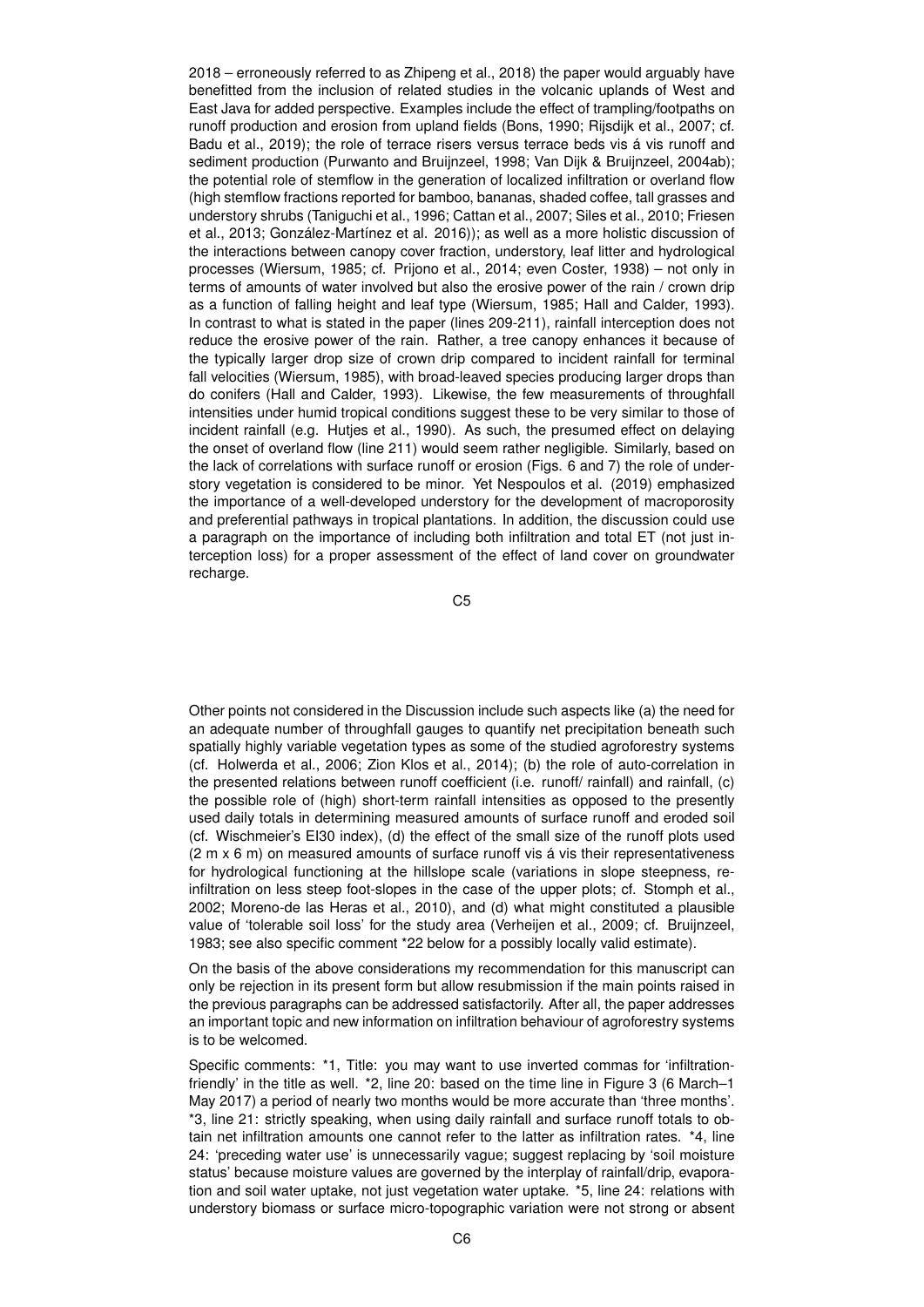(Figs. 6 and 7). \*6, line 28: an average runoff coefficient of 62% (actually 64% in Table 4) is exceedingly high and more representative of compacted dirt roads and yards in the area than actively worked agricultural fields (see e.g. Rijsdijk et al., 2007). Such high values might suggest rainfall inputs may well have been under-estimated. Worth checking! \*7, line 29: with porosities of 55-62% and bulk densities of 0.9-1.1 g cm-3 (Table 2) the soils of the mid-stream sites are not particularly dense. Rather, one would think of crusting or slaking as a potential cause for low apparent infiltration? \*8, lines 41-42: this sentence seems to fall out of the blue; since the cited reference concerns a global review of the literature on surface erosion it might be possible that the authors meant Wiersum (1985) instead which documents the role of understory and litter layer with regards to surface runoff and erosion in an Acacia auriculiformis plantation in West Java, not pines. Incidently, drip from a pine canopy is less erosive than that from broad-leaved species like Eucalyptus and, especially Teak (Hall and Calder, 1993). \*9, line 52: the sentence on infiltration recovery seems out of place here and had perhaps better be moved to the Discussion section. \*10, line 54: whilst the influence of a very extensive and aerodynamically rough forest cover on rainfall may have an effect on downwind rainfall amounts (as opposed to 'events'), it would seem inappropriate to mention this in the present context of on-site water dynamics. Suggest to leave out this aspect. \*11, lines 62-64: unclear why Climate Resilience is written with initial capitals?; also, relation between flow persistence metrics and peakflow transmission (routing? percolation?) is not instantly clear. \*12, lines 77-78: soil fertility and agricultural productivity may be maintained sufficiently on these deep volcanic deposits even if surface erosion rates are high. Also, previous research on sediment production in similar terrain nearby in East Java (Rijsdijk and Bruijnzeel, 1990ab; Rijsdijk, 2005) has shown that contributions from rain-fed agricultural fields made up a comparatively minor proportion of overall annual sediment yield at the operational catchment scale with roads, paths, settlements contributing significant amounts each. \*13, section 2.1, Study area: suggest to give a proper basic description of site locations (place names, latitude, longitude, elevations) along with information on the main environmental con-

 $C<sub>7</sub>$ 

ditions, notably (a) annual rainfall totals and the agro-climatic classification of the two main sites in terms of rainfall seasonality (e.g. Oldeman climate types D3 and C2 for the middle and upper zones of the catchment?), (b) prevailing rainfall intensities (e.g. based on the authors their own measurements or the iso-erodent map of Java ?, and perhaps (c) FAO reference evapotranspiration (to help assess the importance of differences in infiltration relative to vegetation water use). Soil characteristics for the study plots are presented in Table 2 under Results but some general initial indication of soil types, their spatial extent in the catchment and their relative susceptibility to erosion (e.g. expressed as Wischmeier K-values?) would not go amiss here (instead of the scattered reference made to soil characteristics across different sections). More importantly, give information on the age of the tree plantations (plots UT1, UT2, MT1 and MT2) and the height of the trees (important for assessing the erosive power of the raindrops, see previous comments on Discussion section) as well as some indication of tree densities in the various agroforestry plots (MT2-4), the width of the Casuarina strips in UT3, etc., etc. Likewise, photos of the respective plots could be added as Supplementary Material to give the reader a better impression, also in terms of plot sizes relative to terrace dimensions (were terrace beds back-sloping? If so, were adjacent upslope risers in plots MT1-4 included? (cf. Purwanto and Bruijnzeel, 1998); what was the nature of the terrace risers (grassed, weeds, stones?). NB: Table 1 still contains a number of plant names in Bahasa Indonesia (e.g. mahoni instead of mahogany) plus a number of typos (Albizia, manggo, dapap). \*14, section 2.2 Rainfall: 'ombrometer' is an obsolete (colonial) term. Give dimensions of the rain gauge funnels and indicate whether these improvised gauges were calibrated against standard gauges to assess degree of under- or over-estimation of rainfall (rain-splash out of funnels during times of high intensity or effect of a broad rim on drop partitioning, etc.). Make clear in what plots the measurements represented rainfall (e.g. UT4?) or throughfall? (NB: adjust subsequent language in main text accordingly whenever discussing 'rainfall' if needed, e.g. in section 3.1, etc.). Add photos of position of gauges in Supplementary Materials since using only five rain/throughfall gauges per plot would seem inadequate given the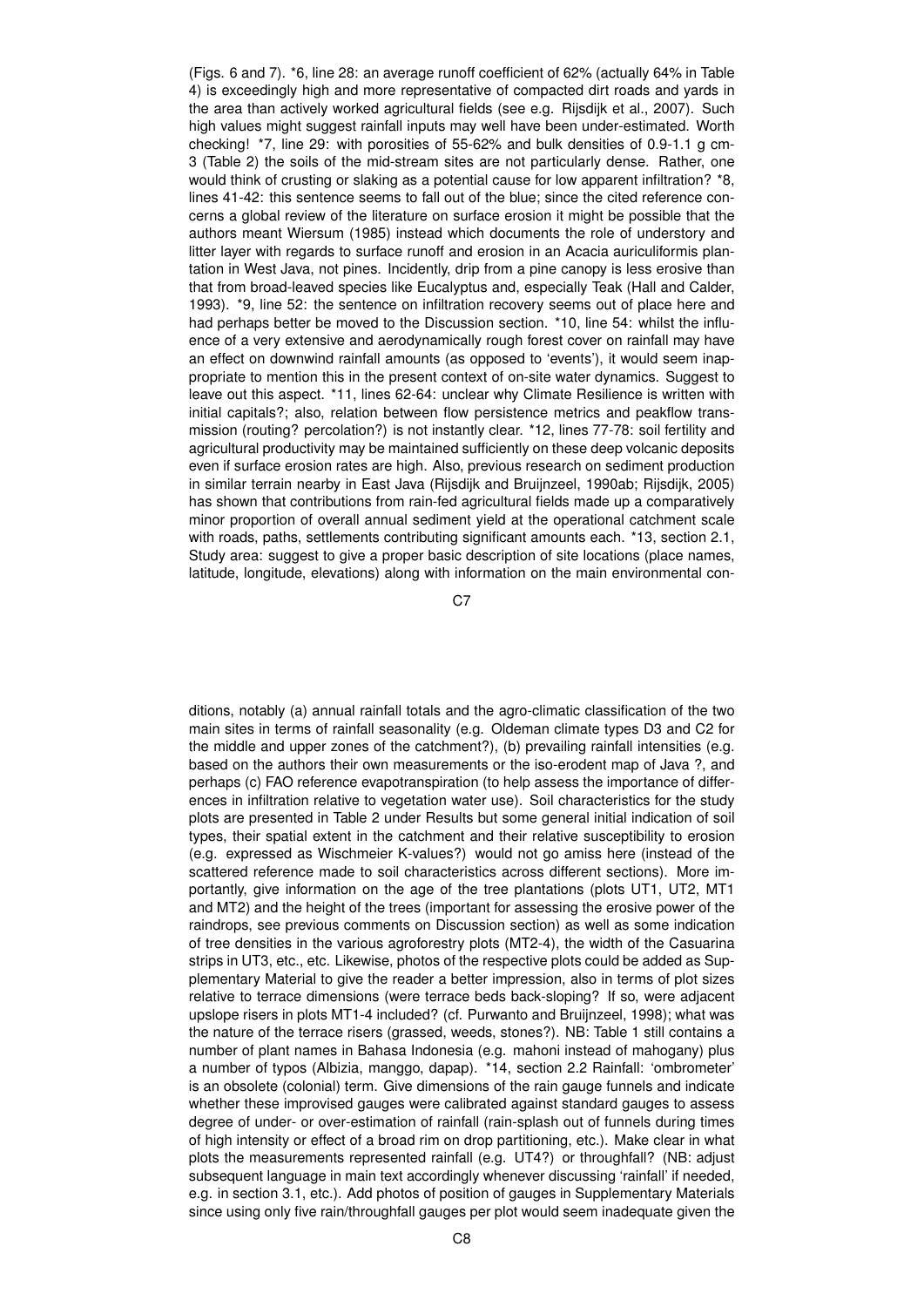large variation in TF that is expected for such spatially variable vegetation? Also: two months duration, not three (lines 97-98) based on Figure 3. \*15, line 104: awkward description of the runoff measurement system. Suggest to use the term 'divider system' instead and give maximum collection capacity for the two drums plus divider system in litres of water. NB: the volume given in Figure 2 for the drums (30 cm3) must be erroneous. Also, was the metal plate guiding the runoff to the drums sheltered against direct rainfall inputs? If not, runoff amounts will have been over-estimated somewhat. \*16, line 109: strictly speaking, volume has the dimension of litres or cm3, not mm of water. You could simply give the volume in litres and divide by plot area in m2 and remain all right dimensionally. Suggest to remove the hyphens in d-I etc. in Equations 1 and 3 as they can be read as minus signs rather than hyphens. NB: second Dd-I in Equation 3 should read Dd-II. \*17, lines 111-112: what was the efficiency of filtering your runoff samples using a newspaper compared to more conventional filters (e.g. Whatman or Millipore 0.45  $\mu$ m)? Rijsdijk and Bruijnzeel (1990a) used simple coffee filters that were calibrated against conventional filtration. You may consider using a similar approach in future work. What about the sand fraction ending up in the first drum? Was the runoff water thoroughly stirred prior to taking the water sample? If so, inform the reader as such. \*18, lines 122-125: did you take one block sample for bulk density measurement as suggested by the text or three? After all, you tested for differences in Table 2. How was particle density measured (by pycnometer?). \*19, section 2.5.1. Canopy cover: it only becomes apparent in line 134 that the vegetation plots measured 20 m x 20 m; suggest to indicate this at the start of the plot descriptions. Lines 133-135: did you cover entire 5 m x 5 m areas with plastic/paper? References to Arumsari and Astutik are missing from reference list so cannot be checked (but might be in Bahasa Indonesia anyway and hence less accessible for most readers?). Line 136: suggest to replace CV in Equation 5 by another symbol to avoid confusion with coefficient of variation. NB1: one could also derive the canopy cover fraction from measurements of throughfall for small storms that do not saturate the canopy. The slope of the regression line between incident rainfall and free throughfall equals the gap fraction

C9

(p), hence canopy cover fraction c equals  $1 - p$  (Jackson, 1975). NB2: one wonders why direct observation of the contact cover fraction was not preferred to the more cumbersome (weighing/drying) litter mass approach? Contact cover fraction has been shown to be closely related to surface erosion rates in numerous cases (see e.g. Yu, 2005). \*20, section 2.5.2. Understorey and litter: reference to Hairiah et al. is missing from the reference list (presumably the CIFOR publication). Indicate the number of replications used please. Using 50 cm x 50 cm would seem inadequate for understory measurements in the case of Lantana or Chromolaena shrubs. Were these present in the forest plots like they are in many plantations across Java? \*21, section 2.5.3. Surface roughness: awkward formulation ('elevation', 'vertically'). Suggest rephrasing. \*22, line 187: daily rainfall totals do not represent rainfall 'intensity' although you might refer to 'event intensity' if event durations are known. Lines 188-190: this belongs to Discussion rather than Results and is rather speculative anyway given the non-linearity of the rainfall-erosion relationship. Add discussion on what might constitute 'tolerable soil loss' in the study area given the rate of chemical denudation of andesitic ashes (= approximate rate of soil formation; Verheijen et al., 2009). See e.g. Bruijnzeel (1983) who determined the rate of chemical weathering for a high rainfall area with Inceptisols in Central Java at ca. 85 t km-2 yr-1. Given the difference in rainfall between his site and the Rejoso catchment a value of ca. 40 t km-2 yr-1 might be defendable, suggesting the tolerable soil loss might be as low as 0.4 t ha-1 yr-1? \*23, lines 207-218 and 219-229: see main comments above. \*24, line 231: what was the original slope steepness in the mid-stream area before bench terracing? Line 232: awkward formulation. Line 233: remove reference to seawater intrusion since not pertinent to present case? Line 234: 'erodible', not 'erosive'. Line 240: Liu, not Zhipeng. \*25, line 245: in the middle and upper Rejoso watershed; line 247: keep erosion at acceptable levels? Line 248: gentle slopes associated with bench terracing or inherently gentle? If so, one wonders about the need for bench terracing. \*26, lines 251-253: remove 'was' (four times); Remove Didik Suprayogo in lines 252-253. \*27, references: standardize journal abbreviations, use of capitals, etc. Remove references not mentioned in text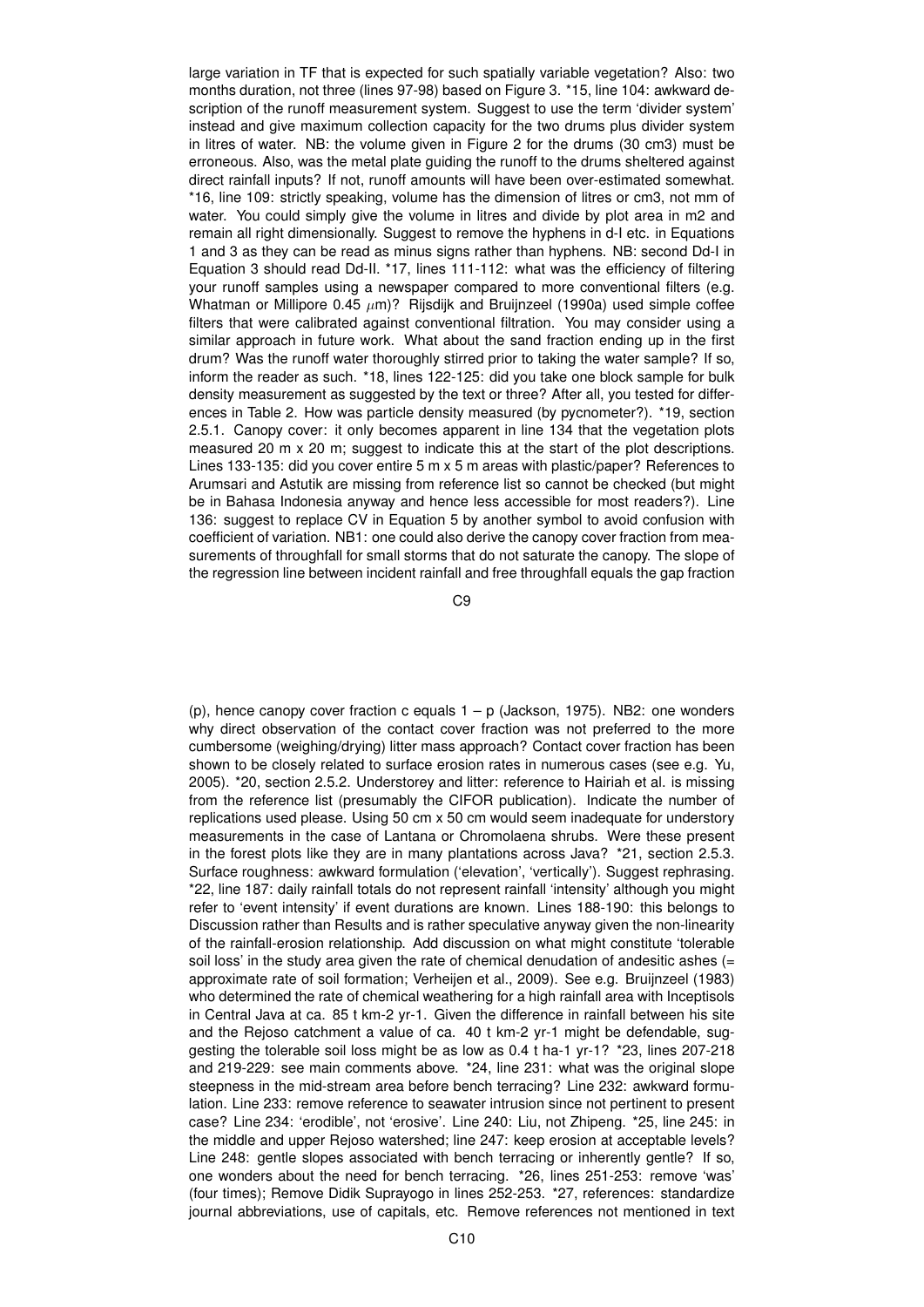(Alvarenga, Anache, Boongaling, Choto, Kellner, Teklay); add missing references given in main text including Astutik et al. 2015; Hairiah et al. 2005, Hoechstetter et al. 2008, Suprayogo et al. 2017, etc. \*28, diagrams: Figure 1, add latitude/longitude indications; Figure 2, move to Supporting Materials as it does not add much or replace by a Photo?; correct the volume of the collector drums; Figure 3, use less awkward date indication; Figures 4, 5: indicate which panels refer to what land cover type; Figures 6-7: complete captions. Tables: add standard errors or coefficients of variation where appropriate.

Cited literature

Badu M., Nuberg I., Ghimire C.P., Bajracharya R.M., Meyer R.M. Negative trade-offs between community forest use and hydrological benefits in the forested catchments of Nepal's Mid-Hills. Mnt. Res. Dev. 39 (3): R22 – R32, 2019.

Bentley L., Coomes D.A. Partial river flow recovery with forest age is rare in the decades following establishment. Global Change Biol. 2020;00:1-16, 2019.

Bons C.A. Accelerated erosion due to clearcutting of plantation forest and subsequent Taungya cultivation in upland West Java, Indonesia. Int. Assoc. Hydrol. Sci. Publ. 192: 279 – 288, 1990.

Brown A.E., Western A.W., McMahon T.A., Zhang L. Impact of forest cover change on annual streamflow and flow duration curves. J. Hydrol. 483: 39 – 50, 2013.

Bruijnzeel L.A. The chemical mass balance of a small basin in a monsoonal environment and the effect of fast-growing plantation forest. Int. Assoc. Hydrol. Sci. Publ. 141: 229 – 239, 1983.

Bruijnzeel L.A. Hydrological functions of tropical forests: not seeing the soil for the trees? Agric. Ecosyst. Environ. 104: 185 – 228, 2004.

Cattan P., Bussiere F., Nouvellon A. Evidence of large rainfall partitioning patterns by banana and impact on surface runoff generation. Hydrol. Proc. 21: 2196 – 2205, 2007.

 $C<sub>11</sub>$ 

Coster C. Surficial runoff and erosion in Java. Tectona 31 (9/10): 613 – 728, 1938 (in Dutch with extended summary in English).

Filoso S., Bezerra M.O., Weiss K.C.B., Palmer M.A. Impacts of forest restoration on water yield: a systematic review. PLoS ONE 12 (8): e183210.

Friesen P., Park A., Sarmiento-Serrud A.A. Comparing rainfall interception in plantation trials of six tropical hardwood trees and wild sugar cane Saccharum spontaneum L. Ecohydrology 6: 765 – 774, 2013.

Ghimire C.P., Bruijnzeel L.A., Lubczynski M.W., Ravelona M., Zwartendijk B.W., van Meerveld H.J. Measurement and modeling of rainfall interception by two differently aged secondary forests in upland eastern Madagascar. J. Hydrol. 545: 212 – 225, 2017.

González-Martínez T.M., Williams-Linera G., Holwerda F. Understory and small trees contribute importantly to stemflow of a lower montane cloud forest. Hydrol Proc. 31: 1174 – 1183, 2017.

Hall R.L., Calder I.R. Drop size modification by forest canopies: measurements using a disdrometer. J. Geophys. Res. 98, D10: 18,465 – 18,470, 1993.

Holwerda F., Scatena F.N., Bruijnzeel L.A. Throughfall in a Puerto Rican lower montane rain forest: a comparison of sampling strategies. J. Hydrol. 327: 592 – 602, 2006.

Hutjes R.W.A., Wierda A., Veen A.W.L. Rainfall interception in the Tai Forest, Ivory Coast: application of two simulation models to a tropical system. J. Hydrol. 114: 259 – 275, 1990.

Jackson I.J. Relationships between rainfall parameters and interception by tropical forest. J. Hydrol. 24: 215 – 238, 1975. Lane P.N.J., Best A.E., Hickel K., Zhang L. The response of flow duration curves to afforestation. J. Hydrol. 310: 253 – 265, 2005.

Moreno-de las Heras M., Nicolau J., Merino-Martin L., Wilcox B.P. Plot-scale effects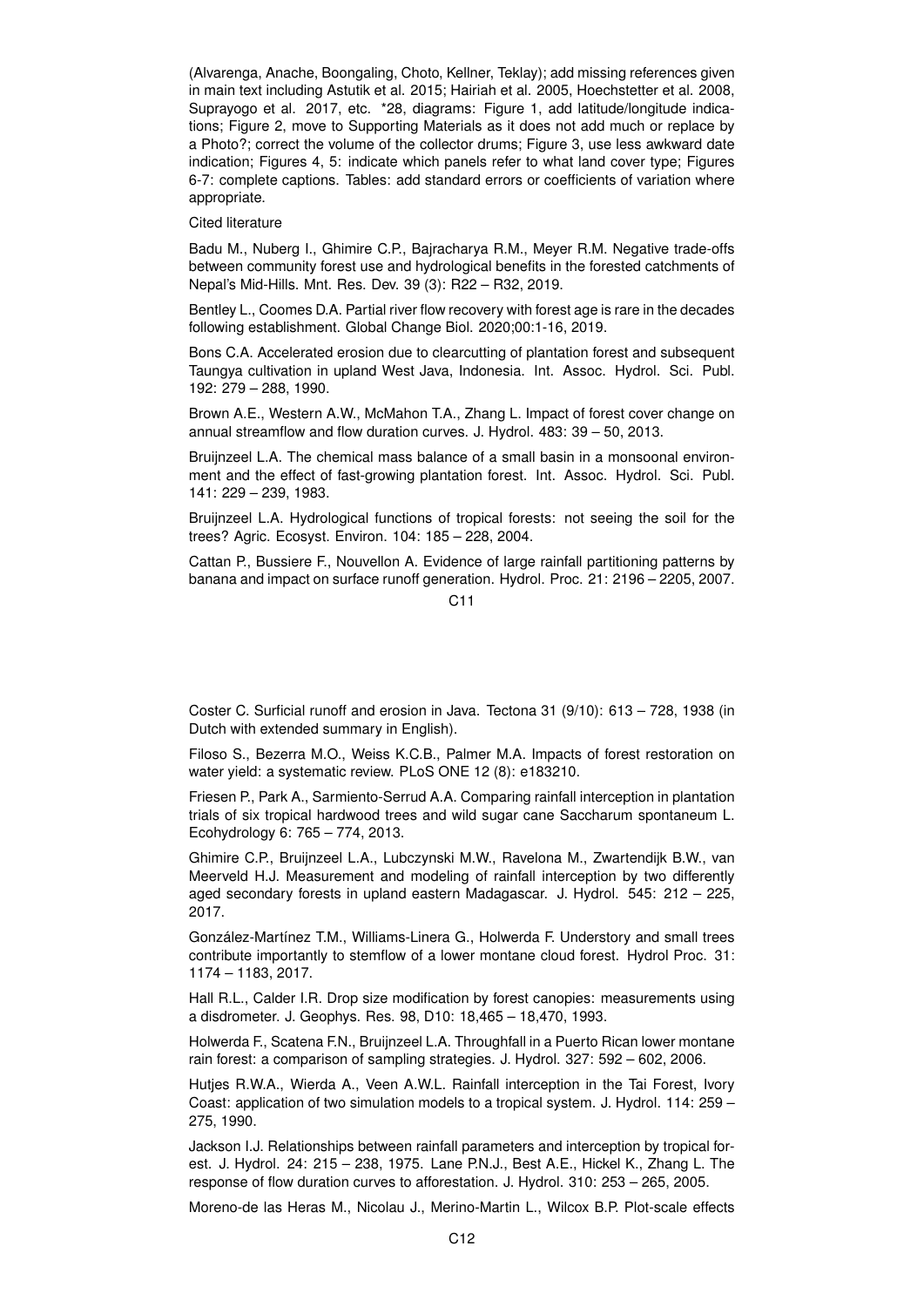on runoff and erosion along a slope degradation gradient. Water Resour. Res. 46, W04503.

Nespoulos J., Merino-Martin L, Monnier Y., Bouchet D.C., Ramel M., Dombey R., Viennois G., Mao Z., Zhang J.L., Cao K.F., Le Bissonnais Y., Sidle R.C., Stokes A. Tropical forest structure and understorey determine subsurface flow through biopores formed by plant roots. Catena 181: 104061.

Peña-Arancibia J.L., Bruijnzeel L.A., Mulligan M., van Dijk A.I.J.M. Forests as 'sponges' and 'pumps': assessing the impact of deforestation on dry-season flows across the tropics. J. Hydrol. 574: 946 – 963, 2019.

Prijono S., Midiyaningrum R., Nafriesa S. Infiltration and evaporation rate in different land use in the Bango watershed, Malang District, Indonesia. Int. J. Agric. Innov. Res. 3 (4): 1061 – 1067, 2014.

Purwanto E., Bruijnzeel L.A. Soil conservation on rainfed bench terraces in upland West Java, Indonesia: towards a new paradigm. Adv. GeoEcol. 31: 1267 - 1274, 1998.

Rijsdijk A. Evaluating sediment sources and delivery in a tropical volcanic watershed. Int. Assoc. Hydrol. Sci. 291: 16 – 23, 2005.

Rijsdijk A., Bruijnzeel L.A. Erosion, sediment yield and land-use patterns in the upper Konto Watershed, East Java, Indonesia. Part I. Introductory chapters. Konto River Project Comm. no. 18, Vol. 1. Konto River Project (ATA 206), Malang. DHV Consultants, Amersfoort, the Netherlands, 58 pp., 1990a.

Rijsdijk A., Bruijnzeel L.A. Erosion, sediment yield and land-use patterns in the upper Konto Watershed, East Java, Indonesia. Part II. Results of the 1987-89 measuring campaigns. Konto River Project Comm. no. 18, Vol. 2. Konto River Project (ATA 206), Malang. DHV Consultants, Amersfoort, the Netherlands, 150 pp., 1990b.

Rijsdijk A., Bruijnzeel L.A., Kukuh Sutoto, C. Production of runoff and sediment by  $C<sub>13</sub>$ 

rural roads, trails and settlements in the Upper Konto catchment, East Java, Indonesia. Geomorphol. 87: 28 – 37, 2007.

Siles P., Vaast P., Dreyer E., Harmand J.M. Rainfall partitioning into throughfall, stemflow and interception loss in a coffee (Coffea Arabica L.) monoculture compared to an agroforestry system with Inga densiflora. J. Hydrol. 395: 39 – 48, 2010.

Stomph T.J., de Ridder N., Steenhuis T.S., van de Giesen N.C. Scale effects of Hortonian overland flow and rainfall-runoff dynamics: laboratory validation of a processbased model. Earth Surface Proc. Landf. 27: 847 – 855, 2002.

Taniguchi M., Tsujimura M., Tanaka T. Significance of stemflow in groundwater recharge. 1: Evaluation of the stemflow contribution to recharge using a mass balance approach. Hydrol. Proc. 10: 71 – 80, 1996.

Toohey R.C., Boll J., Brooks E.S., Jones J.R. Effects of land use on soil properties and hydrological processes at the point, plot, and catchment scale on volcanic soils near Turrialba, Costa Rica. Geoderma 315: 138 – 148, 2018.

Van Dijk A.I.J.M., Bruijnzeel L.A. Runoff and soil loss from bench terraces. 1. An eventbased model of rainfall infiltration and surface runoff. Europ. J. Soil Sci. 55: 299 – 316, 2004a.

Van Dijk A.I.J.M., Bruijnzeel L.A. Runoff and soil loss from bench terraces. 2. An event-based erosion process model. Europ. J. Soil Sci. 55: 317 – 334, 2004b.

Van Noordwijk M., Tanika L., Lusiana B. Flood risk reduction and flow buffering as ecosystem services – Part 1: Theory on flow persistence, flashiness and base flow. Hydrol. Earth Syst. Sci. 21: 2321 – 2340, 2017a.

Van Noordwijk M., Tanika L., Lusiana B. Flood risk reduction and flow buffering as ecosystem services – Part 2: Land use and rainfall intensity effects in Southeast Asia. Hydrol. Earth Syst. Sci. 21: 2341 – 2360, 2017b.